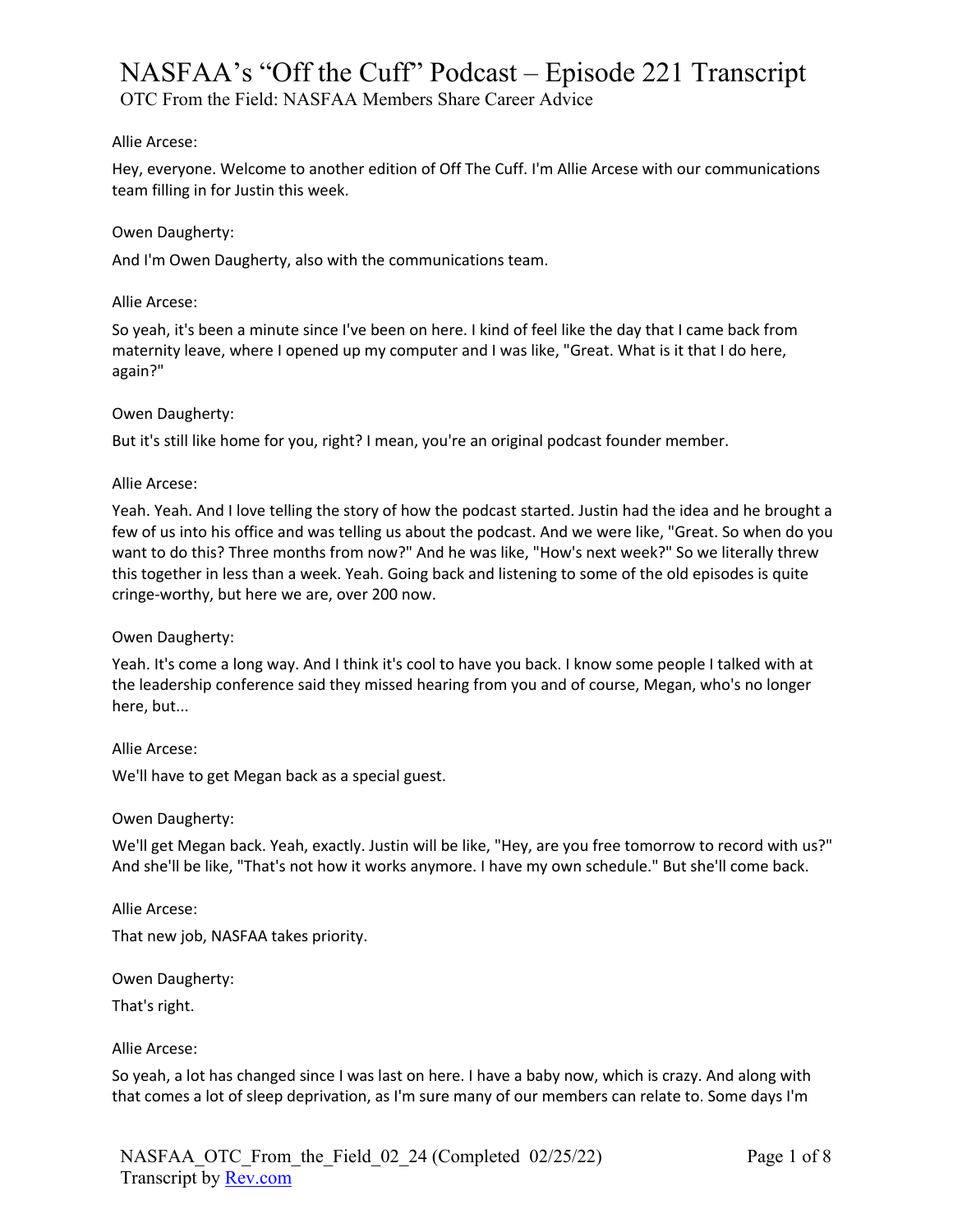OTC From the Field: NASFAA Members Share Career Advice

literally stumbling out of bed and going straight into the car to get her to daycare. And the other day I stopped at Starbucks on the way back and was legitimately in my pajamas and slippers.

Owen Daugherty:

As one does.

Allie Arcese:

To make it even more embarrassing, my shirt was on inside out and the person in Starbucks pointed it out to me. And I was like, "Oh yeah, I meant to do that."

Owen Daugherty:

That is peak mom mode.

Allie Arcese:

Peak mom mode. That's my default these days. But Jill actually shared with us recently, one funny, embarrassing thing she did while sleep deprived was kissing the wrong kid at the bus stop, which I feel like is probably in my future as well. What's the most embarrassing thing that you have done while over tired?

Owen Daugherty:

I can't top Jill's story. That got a good laugh-

Allie Arcese:

I can't either.

Owen Daugherty:

... from everyone. I think the dominating conversation on our work slack that day was just people sharing their stories and hoping to make Jill feel better and laughing with her because that was great. I do not have a kid. I'm not as sleep deprived.

Allie Arcese:

But you're a dog parent.

Owen Daugherty:

I'm a dog dad. He sleeps in. It's pretty easy all things considered. But we've all been there in college. I was extremely sleep deprived, cramming for something, and I went into the wrong class and began taking the exam. During finals week, sat down. They just passed it out to me and I didn't recognize a single thing, had to get up like 10 minutes in.

Allie Arcese:

You're like, "Is this a joke?"

Owen Daugherty: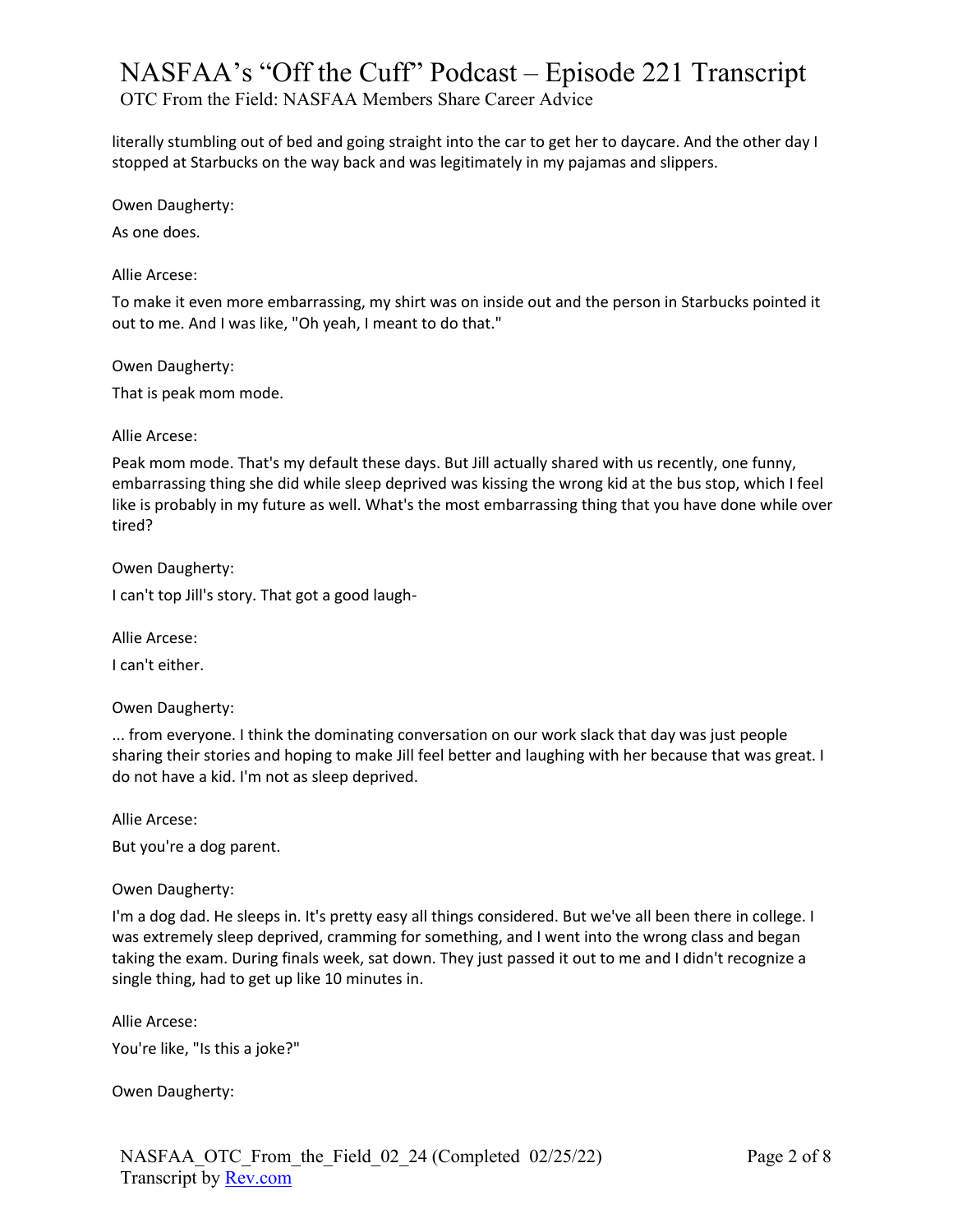OTC From the Field: NASFAA Members Share Career Advice

Turn this back in, and I was just so out of it. And the worst part is you can't go start the actual exam in the actual class that I was supposed to be in. And so it was a huge ordeal trying to explain it and getting this makeup time, because it's like, "Once you miss your final, you better have a pretty good excuse and you need to make up for it." So I explained it, they were understanding, but I'd sit some makeup exam.

## Allie Arcese:

Was there even a little bit of them being skeptical as to whether that actually happened?

## Owen Daugherty:

For sure. Yeah. They were like, "What?" Then they wanted to ask me what class I went to on accident. I was like, "I don't remember. I don't know what this course was. I just know that the exam was not the one I was supposed to be taking." And they wanted to probably corroborate my story and I just was unable to do so, but I think it just came down to it hadn't happened before and they gave me the benefit of doubt, I guess.

## Allie Arcese:

Oh my gosh, that's a good one. I didn't even think of going back to college. Definitely some sleep deprived nights there and some hungover days.

Owen Daugherty:

And I'm sure they assumed that was-

Allie Arcese:

Which is similar to being sleep deprived.

## Owen Daugherty:

... And I'm sure they assumed that was part of it like, "Oh, you were partying." I don't know why I was fully sleep deprived, but I think it had more to do with cramming than it did to do with recreational activities.

## Allie Arcese:

Knowing your personality, Owen, I see you as a very hard worker in college, definitely up late studying.

## Owen Daugherty:

I was a procrastinator though, which I think more so lends itself to forcing myself to have to cram. I mean, I didn't love studying. I wasn't a late night at the library person.

## Allie Arcese:

Who does? Well, listeners send us the most embarrassing thing that you have done while sleep deprived. I think it's been a little while since we did a fun listener question like this and when Justin's away, we do whatever we want as long as we'll keep it in a don't get fired range.

Owen Daugherty: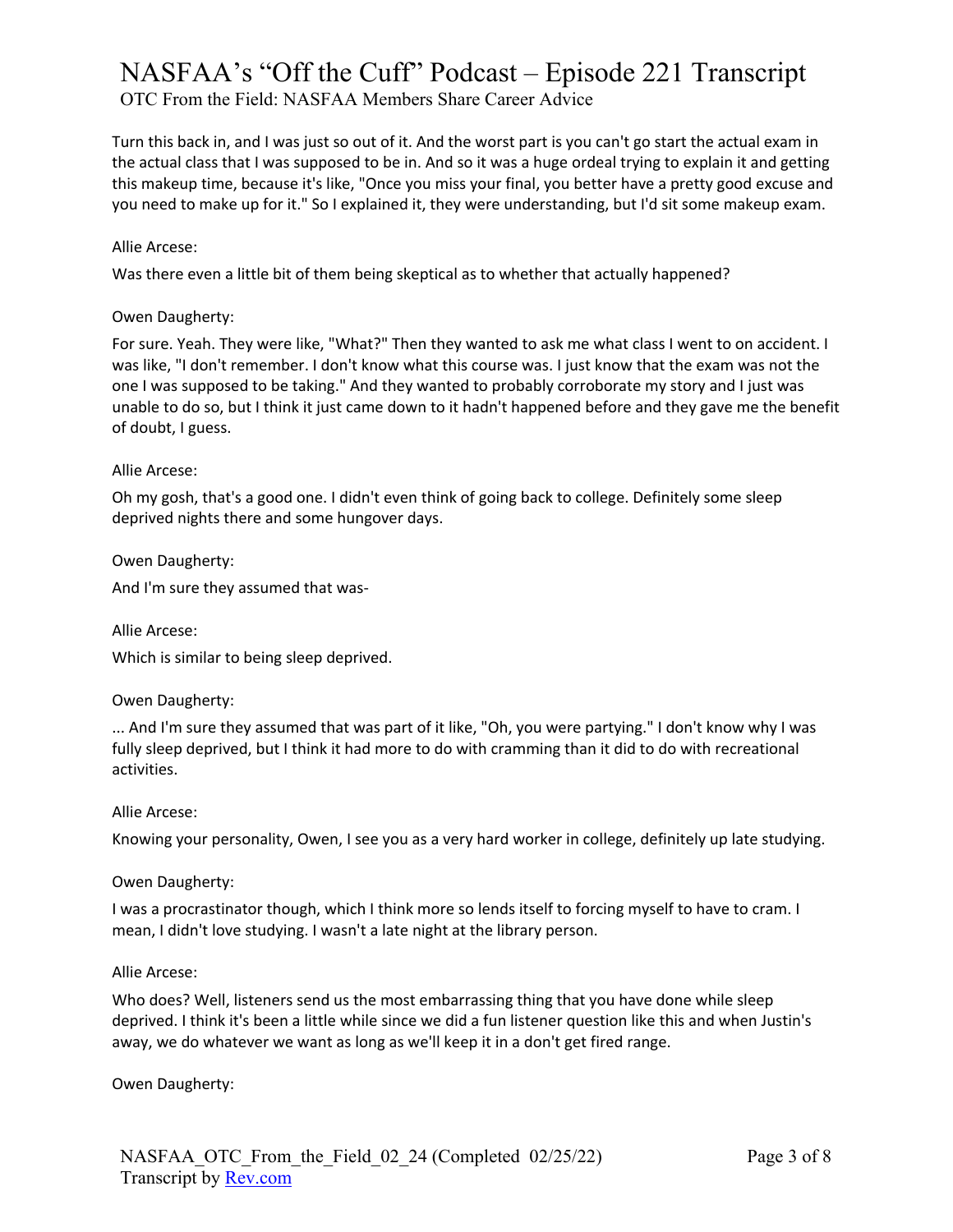OTC From the Field: NASFAA Members Share Career Advice

But bonus points if it involves a sleep deprived situation with a student where you completely mess it up, something with a student that you're able to later fix. So bonus points if it's like work related but appropriate.

## Allie Arcese:

And we will read these on the next episode. We can keep things anonymous if that is your preference. But in other news, so Owen, like you mentioned earlier, last week you were at the leadership conference here in DC. You got to meet a bunch of members who you've probably talked to over the last two years since you started. That's the crazy thing both you and Hugh started right when the pandemic began. This was our first in-person really gathering for NASFAA in almost two years, first in-person conference since the pandemic started. And yeah, you and Hugh both started right at the beginning of the pandemic, which is crazy. We had a little gathering around the holidays for NASFAA staff. And I remember Justin saying it was funny watching you and Hugh meet for the first time in person.

## Allie Arcese:

But yeah, you got to hear straight from members about some of the best career advice that they've received and what career advice they would give to someone just getting their start in financial aid. And NASFAA has been particularly interested in how the pandemic and what people are calling right now, the great resignation, is impacting financial aid offices and our members. That's why there was a succession planning pathway at the leadership conference for the first time. And it's an issue that has been really a focal point in our news coverage, the past few months. You did a deep dive into that not long ago.

# Allie Arcese:

And so that's why we were excited to hear from members about how they have navigated their careers in financial aid and what advice they've carried with them along the way. We still want to hear from you. So we're going to go ahead and share some of the snippets that you got Owen at the conference on career advice, but, listeners, feel free to leave us a comment or share with the feedback form, some career advice that you've gotten. First, Owen, what's the best or maybe the worst career advice you've ever received?

# Owen Daugherty:

Oh, this is a tough one. I spent some time thinking about it. There's a lot of great career advice out there and I think it's just so applicable to the individual, right? It's so much about your character and personality and what you need to hear. So for me, I have a habit of comparing myself to others a lot in life, but especially in work. And I think as a journalist, it's easy to look at friends you graduated with and be like, "Wow, they're doing big things. They published this cool thing." I have a few friends who are in sports journalism. So seeing them cover a Super Bowl or a college national championship game, it's very public. Their work is out there. And so it's easy to see what they're doing. And a career advice I got early on in college is live your life, not someone else's.

Allie Arcese:

That's a good one.

Owen Daugherty: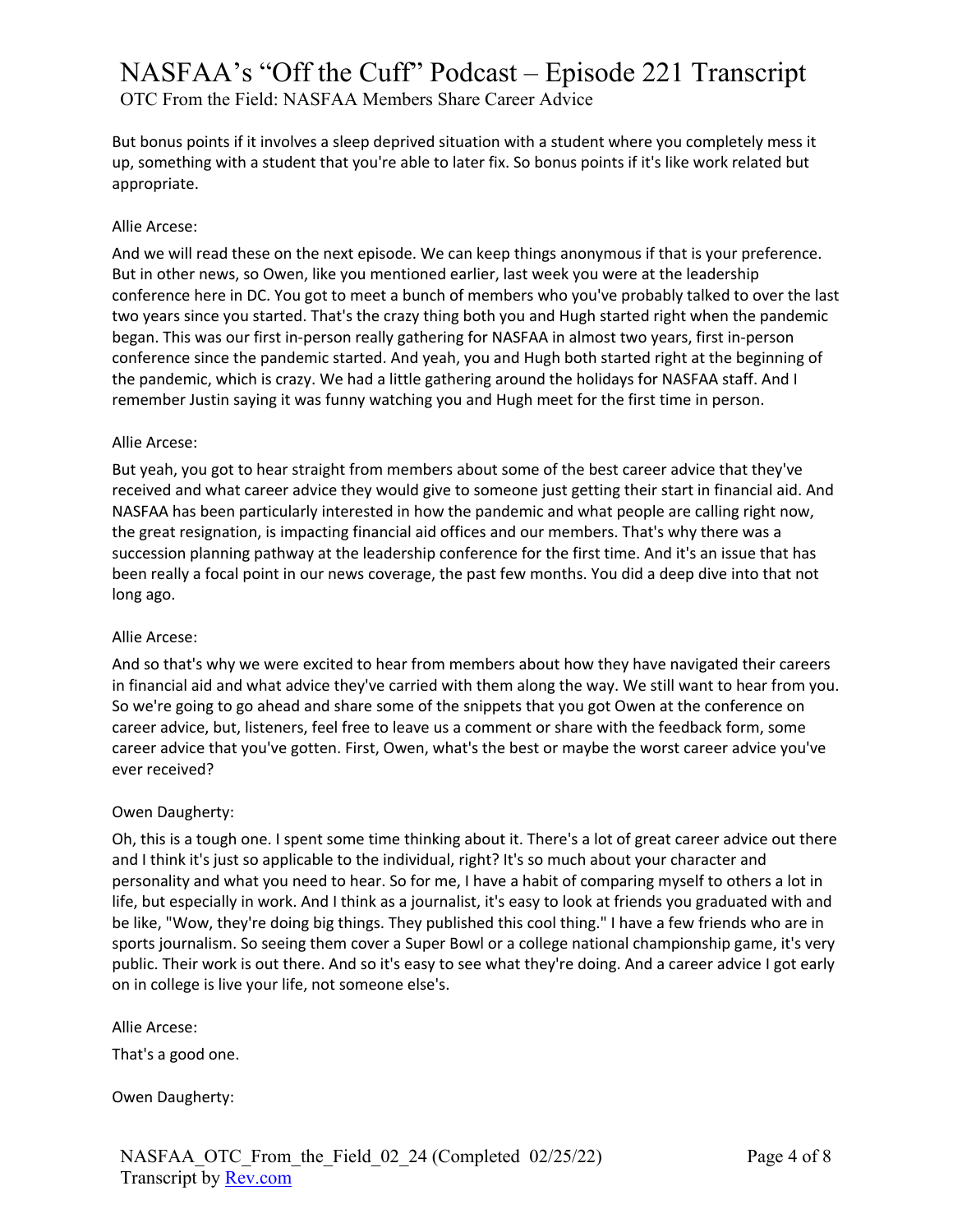OTC From the Field: NASFAA Members Share Career Advice

Focus on yourself. And it's hard to compare because you are in different mediums or just different cities doing different things. And so for me to be progressing in a career just might look different from someone who's flying all over the country, covering sports games or something like that. And so that's something that's resonated with me and something that I try to remember when I'm scrolling Twitter and I'm like, "Look at the cool thing they did." It's like, "I can focus on myself."

## Allie Arcese:

Yeah. And sometimes even when you are in the same field, you might have different goals within that field.

#### Owen Daugherty:

Exactly.

#### Allie Arcese:

Like not everyone wants to move into management or editing or whatever. So that's always good to keep in mind. I like that one.

Owen Daugherty:

How about you?

#### Allie Arcese:

Two pieces of advice. One is good advice, one we'll just say is advice, I don't know if it's good or bad from the same supervisor I had when I interned at the San Francisco Chronicle when I was in college. The one that I've always remembered in my own writing, even today in editing is always be more specific. If you're asking questions when you're reading something, be more specific. And it seems tedious and it seems unnecessary sometimes. But when I actually applied it to my own writing, the story turned out better every time. So that's one.

## Allie Arcese:

The other one came when I was actually interviewing for the internship. I was given a scenario where if I was writing a story down at city hall and trying to interview a city council member and they told me to go buzz off because they don't talk to interns, what would I do? And I gave some answer like, "Oh, I would try and convince them and say I'm running the story with or without their comment, and it would be in their best interest to talk to me." And she was like, "That's fine. But if someone in city hall tells you to go buzz off, you tell them to buzz off right back." Obviously not buzz, but it was a different word that I can't say, because this is a family show."

## Owen Daugherty:

That is classic journalism editor response. That's so good.

## Allie Arcese:

So yeah. Everyone, send us your best or worst career advice that you've ever gotten or just advice that you would like to share. And let's hear from our members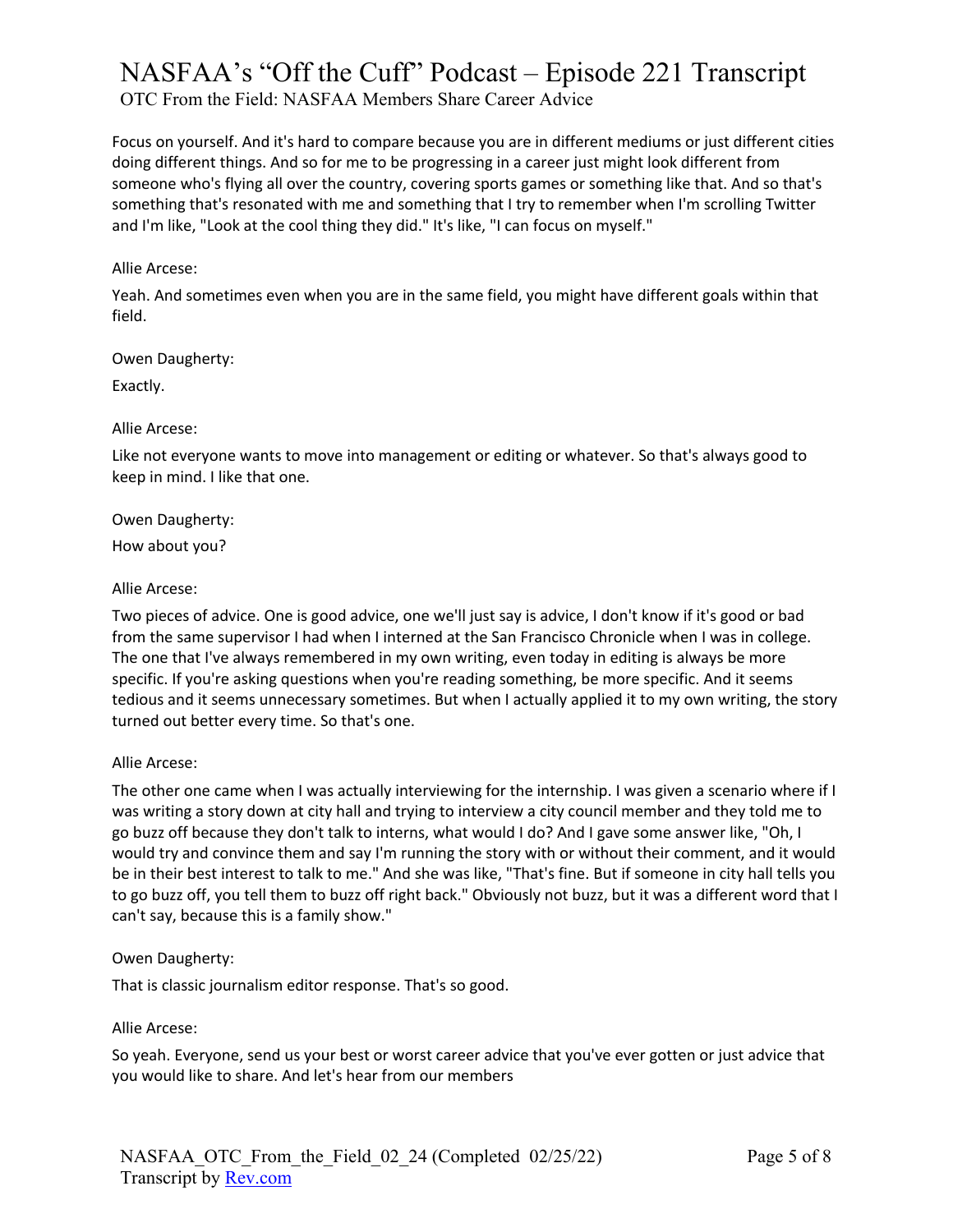OTC From the Field: NASFAA Members Share Career Advice

## LaVerne Walker:

LaVerne Walker, former Director of Student Financial Services. I work at the Icahn School of Medicine in New York City. The best advice I've received is that you can't want it more than they do. And what does that mean? I tend to look at things and want to try to control it. And then it's kind of just like, step back and look at the big picture and be pragmatic about it.

## Daniel Matamoros:

Daniel Matamoros. I'm an Associate Director of Financial Aid with Loyola University Chicago. And the piece of advice that I've always really appreciated is, don't discount yourself, give others the opportunity to reject you. But send in that application, take advantage of those professional development opportunities, volunteer for a community, get involved and engage with the community because that ultimately leads to growth. And if you don't get it this year, I mean, seek mentorship programs where you might be able to get to the ability to be able to do it, right? But yeah, try to fight that negative self talk. Just do it. Put yourself out there.

## Patti Donahue:

Patti Donahue with Binghamton university. I'm the Financial Aid Director of Operations. And I'm also president-elect for NYSFAA, which is the New York State Financial Aid Administrators Association. The best career advice I ever received was someone said to me, "Build on what you know, and the rest will follow. And you know more than you think." The best advice that I can give now out is to take the wheel and don't let others make decisions for you because they will.

## Grace Taylor:

Hi. My name's Grace Taylor. I'm from the Philadelphia College of Osteopathic Medicine in Philadelphia. And the biggest piece of advice I would give to a financial aid administrator or really anybody is, when you notice that something's wrong and there's a problem that needs to be solved, don't come to the table with the problem, come to the table with potential solutions to the problem. You're going to get way more respect from your colleagues and you're going to get a way better result.

## Brandi Miller:

My name is Brandi Miller. I work in the financial aid office at Drake University. I'm the Assistant Director and I've been in the profession a little over 21 and a half years. I would highly recommend connecting with your state association as soon as possible. My first week on the job, they sent me to an IASFAA conference, and I really believe to this day, that's why I've been in the profession for as long as I have. And today I'm actually IASFAA's president.

## Brandi Miller:

So for me, when I came in, it let me know that financial aid was more than a job. It was a profession. And I think being connected to an association allowed me to network and come together with a community of a very niche group. We're very specialized, but it's a great community to be a part of. And going to the various conferences that I've been able to go to shows that community. And then we also kind of work for the government too. So it makes me feel proud to be American and administering those federal funds and helping our students accomplish that postsecondary education. So anyway, I just see what I do more than my job. There's purpose behind it.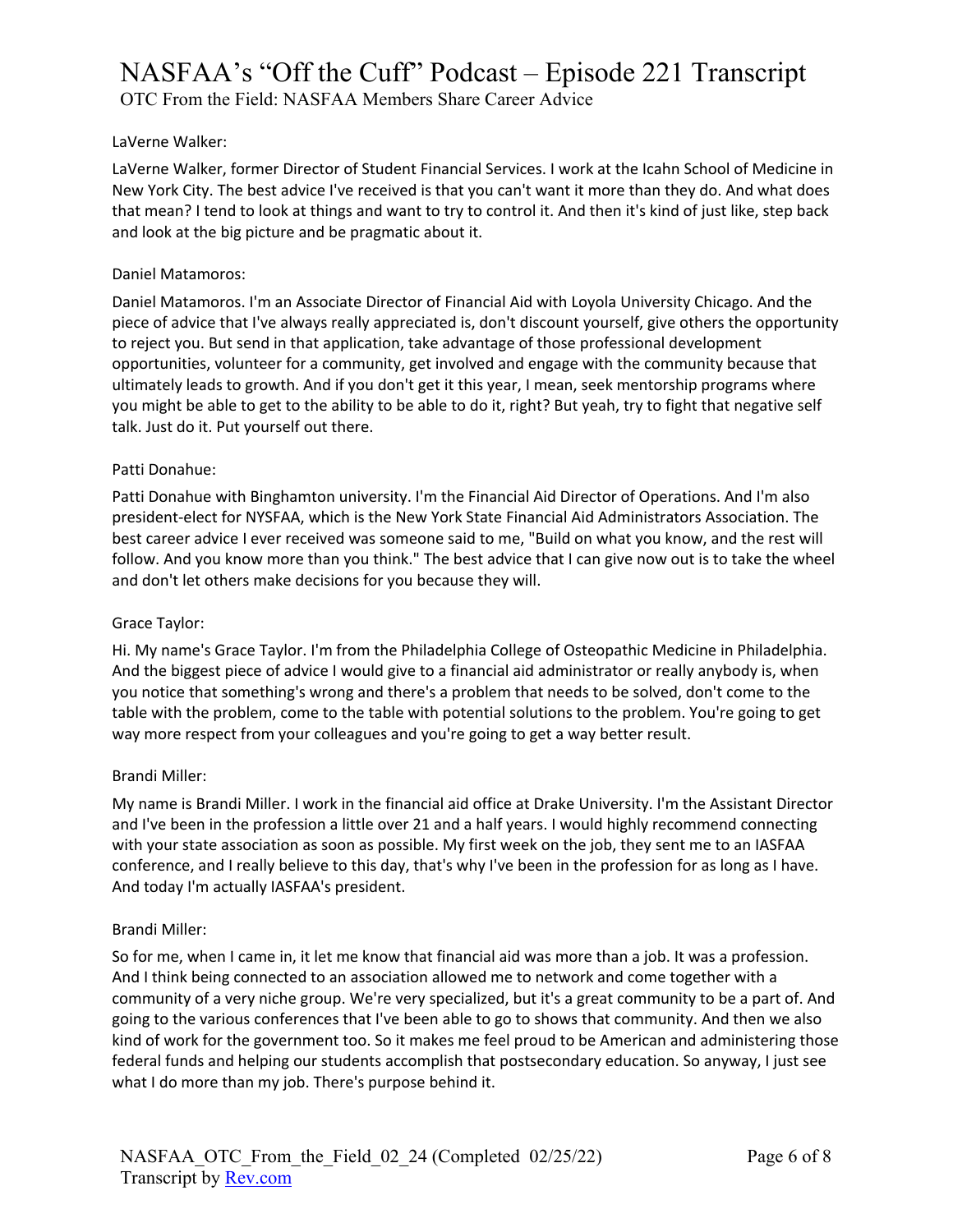OTC From the Field: NASFAA Members Share Career Advice

## Brenda Hicks:

Brenda Hicks from Southwestern College, Director of Financial Aid, past chair of NASFAA. The best career advice I can give a new person starting out, and I often say this too, at Summer Institute in RMASFAAs, is give yourself a little grace. You're going to mess up. It's going to be bad. But you're not going to die. And it will get better. Just give yourself a little grace and get yourself through it.

## Joe Donlay:

Joe Donlay, Director of Financial Aid at Colorado State University. And I think the best career advice that I would have for somebody starting out in this profession is that you will never be able to know it all. So lean on your resources, lean on your friends and colleagues and associations like NASFAA to help that. This work can't be accomplished in a vacuum by yourself. You really do need those networks, those colleagues, and the training opportunities to do it well.

## Robert Bode:

I'm Robert Bode. I am the Director of Financial Aid and Veteran Student Services at the University of Wisconsin in River Falls. And I was given some great career advice when I was in my first year in financial aid many years ago. And that was that it takes one year to learn all of the rules and it takes one year to learn all of the exceptions to the rules. And so it's not everything you're going to learn at once, but it takes you a couple of cycles to get through the whole process and really understand what's going on.

## Lisa Martin:

My name is Lisa Martin and I'm the Senior Director of Financial Aid at Baylor University. Some tips I would give to my younger self as an aid administrator is to continue to seek out other professionals that have been doing what you're seeking to do for your career and get some career advice from them. Learn constantly, be open to learning. Get to know your students, connect with them, figure out what their needs are, so then you can be impactful.

## Allie Arcese:

That was some great advice. There were some good ones in there. Now, let's do a little news rundown. Owen, what's going on?

## Owen Daugherty:

Thanks to all the financial aid members who were able to share that with me. That was really fun getting to talk to you all. In the meantime, there has been some news out of the White House. Late last week, they extended the national emergency due to the coronavirus pandemic. The national emergency was set to expire on March 1st, just next week, without an extension. So something that we were kind of on the look out there. This really matters for financial aid office, as it extends some important waivers and flexibility such as the use of the R2T4 waiver and withdrawal benefits as well the transferal of unused federal work-study funds into the FSEOG program. There's some different dates and timeframes, depending on these various waivers with the extension that was announced. We've got an article on that and an AskRegs update that ran in Today's News this week. We'll link both of those in the show notes.

Allie Arcese: Great. Anything else?